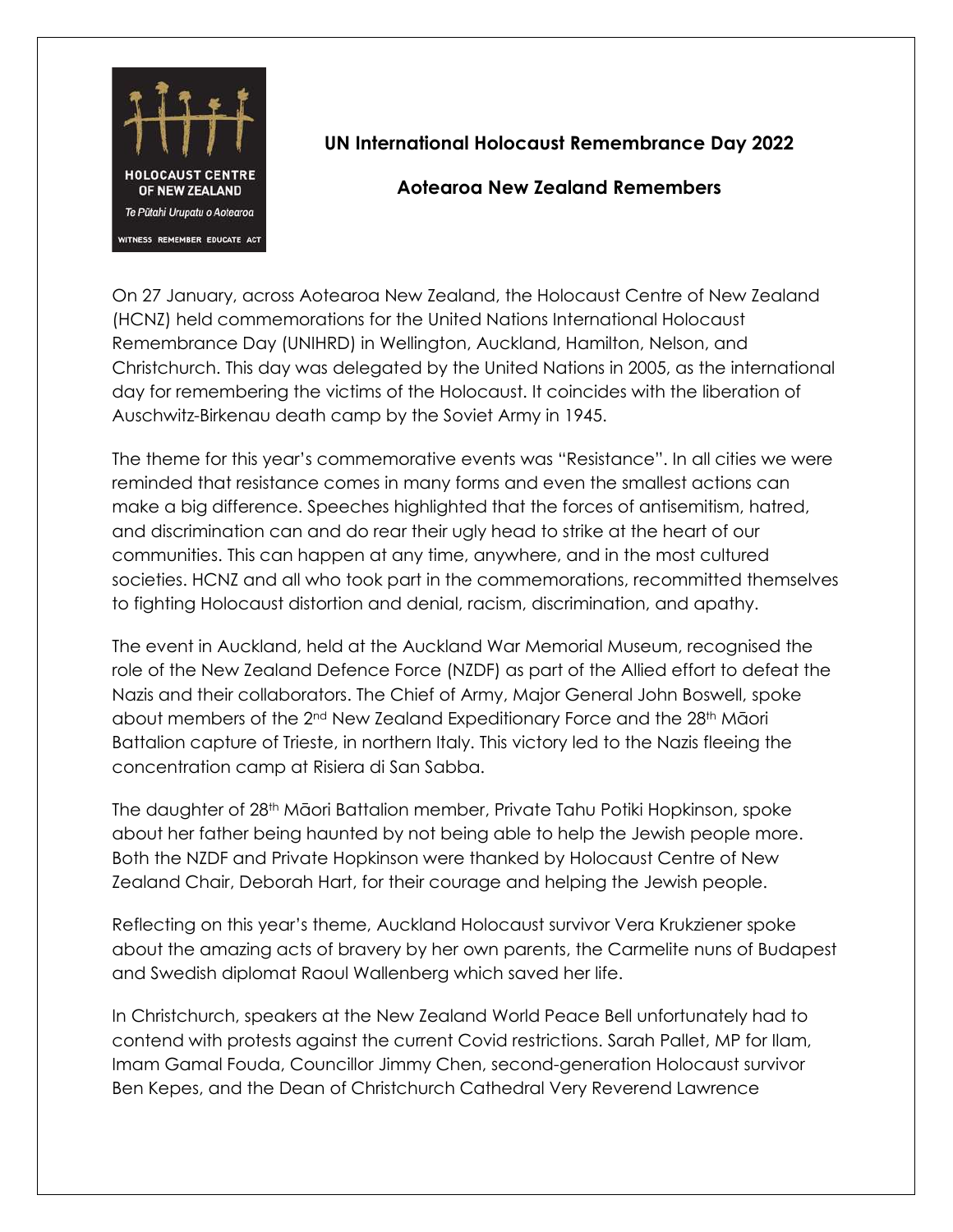Kimberley all spoke eloquently, whilst advocating for a civil reflective ceremony, devoid of Holocaust misappropriation, such as that exhibited by protestors. A special feature of the ceremony in the Botanic Gardens was the ringing of the Peace Bell six times, in honour of the six million Jews murdered during the Holocaust and the millions of other victims of the Nazis and their collaborators.

The first ever UNIHRD event in Nelson was planned and organised by Nelson's Jewish community leaders, Richard, and Maxine Noar, with significant involvement from the wife of the Honorary Consul of Austria Martina Schneider-Leisser, and with the warm support of Nelson's Deputy Mayor, Judene Edgar.

Fifty people attended, under Covid-restricted conditions, and were much moved by the lighting of six candles – representing the six million Jews who perished in the Holocaust – by six children from the Jewish community. This linked with the comments from the Deputy Mayor's keynote speech about the need for the messages from the Holocaust to be passed on to subsequent generations, to ensure that "Never Again" has real meaning.

HCNZ hosted the Hamilton commemoration at the Waikato Museum. Attended by the Mayor of Hamilton, members of the Waikato Jewish Community, as well as representatives from the New Zealand National Commission for UNESCO, New Zealand Human Rights Council and the Consulate of the United States of America, this event spoke to the theme of resistance carrying on from the Holocaust to modern day. Mayor Paula Southgate spoke about Holocaust distortion used in discourse around Covid-19 and the health measures taken by governments, as well as the need for vigilance against the rise in antisemitism and hatred in Aotearoa New Zealand. USA Consul Sarah Nelson, in her first New Zealand public event, reiterated the commitment of the United States to combating antisemitism and ensuring that no matter where it rears its ugly head in the world, the United States would be at the forefront in stamping out hatred and providing support to communities worldwide. Rachel O'Connor, Lead Advisor to Race Relations Commissioner Meng Foon, rededicated the Human Rights Commission to supporting the Jewish and minority communities in stopping hatred and discrimination nationwide.

HCNZ Education Director Kristopher Clancy, the MC for the event in Hamilton, delivered a personal keynote testimonial with family connections to the theme, relating how the act of resistance did not have just one look or outcome, but instead was on individual, communal, and national scales, all culminating in the defeat of the Nazis and their collaborators. Mr Clancy called for action from each of the audience members, saying "[i]t is to each of us that we guarantee action continues and that the Holocaust is not lost to the annals of history, one of many volumes of events that is given only cursory glances in a high school classroom." This was followed by a particularly moving candle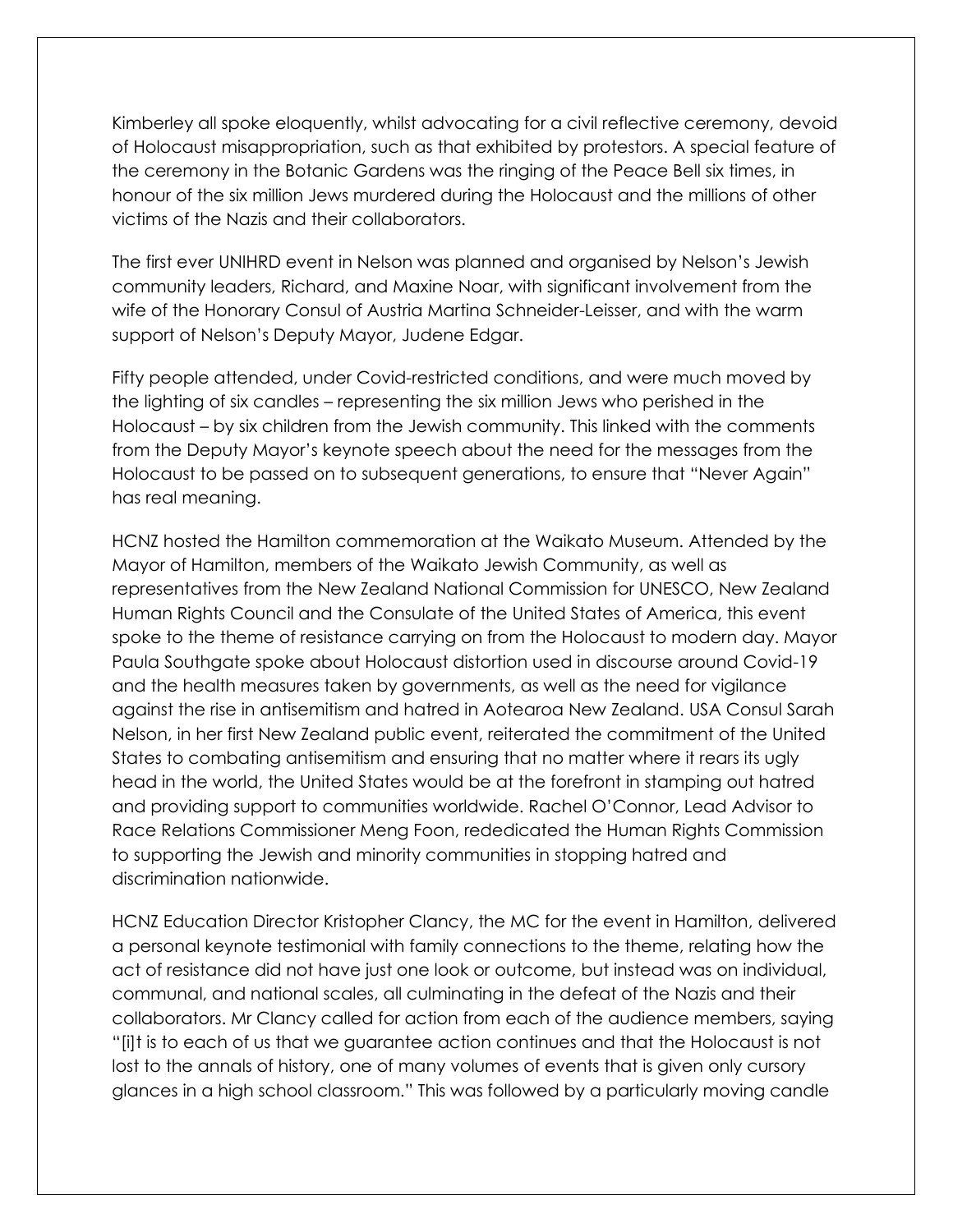lighting by local student Rotem Malal - the six candles were lit in representation of the Jewish communities, Roma and Sinti communities, homosexuals, Jehovah's Witnesses, mentally and physically handicapped, and political prisoners.

The service at the Holocaust Memorial in the Jewish cemetery at Makara, outside Wellington, preceded the Parliamentary reception. In the spirit of the theme of resistance speakers shared their personal stories, experiences, and what resistance meant for them. They showed that resistance can come in any shape and form and by anyone if they choose to stand up to wrongs.

Speakers at Makara included Eva Woodbury, whose father saved the lives of 16 Jews, including her mother, in hiding in Poland, and Boyd Klap CNZM QSO, a member of the Dutch resistance, and current Chair of Anne Frank NZ. Wellington Mayor Andy Foster also delivered an impassioned address.

A special feature across the nation was the involvement of children and youth. Here at Makara and in other cities the NZ National Commission for UNESCO Youth Leaders read the UNESCO Director-General's message, emphasising "our shared responsibility to protect the truth, and to keep alive the memory of all those who suffered under the Nazi regime…"

The ceremony was led by Jeremy Smith with dignity, respect, and sensitivity. It concluded with diplomats representing the Allied countries that defeated the Nazis and the collaborators laying stones to honour and commemorate the victims. The final stone was laid together by the Israeli Ambassador Ran Yaakoby and German Deputy Head of Mission Dr Michael Feiner as a symbol that we remember, together, and we promise, together, that we will never forget or let it happen again.

At the Parliamentary reception, those present saw a video tribute to New Zealand Holocaust survivors who had died during the past year, with a special mention of Paul Seideman z"l, who endowed the annual competition in his name, for compositions on a Holocaust topic - this being the first commemoration and prize giving without him being present.

With the theme of resistance, an example was shared by the Kiwi descendants of a Dutch couple, later named as Righteous Among the Nations. They had been members of the Dutch Resistance, and amongst their many actions, hid a Jewish child during the Holocaust. As in other regions, the lighting of six candles was a highlight - with candles lit by Holocaust survivors and descendants, members of the diplomatic corps, member of the LGBTQI+ community, and Human Rights Chief Commissioner Paul Hunt.

In her speech the Secretary-General for the New Zealand National Commission for UNESCO, Vicki Soanes, stated that "UNESCO reconfirms its unwavering commitment to